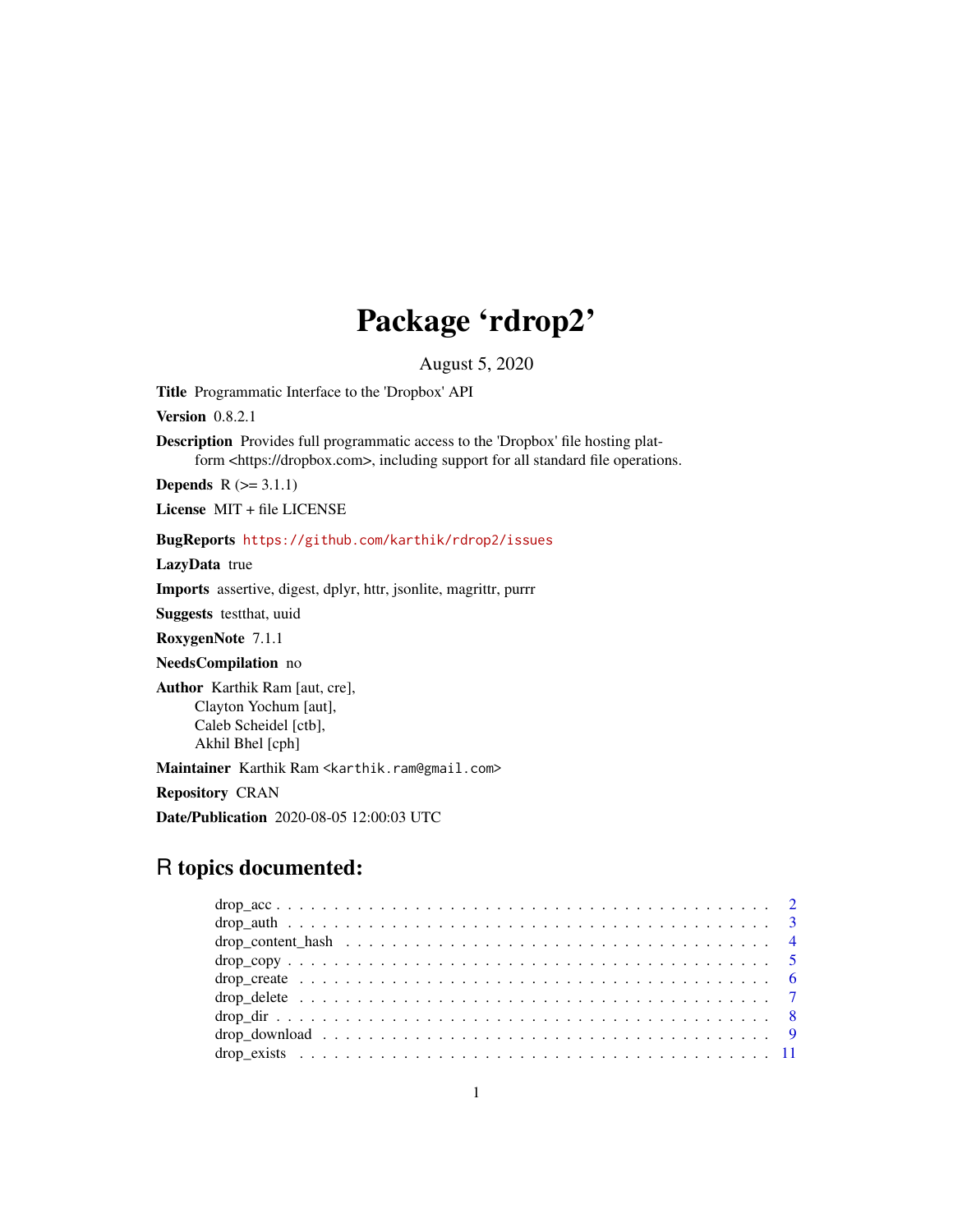<span id="page-1-0"></span>

#### **Index** [22](#page-21-0)

drop\_acc *Get information about current Dropbox account.*

#### Description

Fields returned will vary by account;

#### Usage

drop\_acc(dtoken = get\_dropbox\_token())

#### Arguments

| dtoken | The Dropbox token generated by drop_auth. rdrop2 will try to automatically        |
|--------|-----------------------------------------------------------------------------------|
|        | locate your local credential cache and use them. However, if the credentials are  |
|        | not found, the function will initiate a new authentication request. You can over- |
|        | ride this in drop_auth by pointing to a different location where your credentials |
|        | are stored.                                                                       |

#### Value

Nested list with elements account\_id, name (list), email, email\_verified, disabled, locale, referral\_link, is\_paired, account\_type (list).

If available, may also return profile\_photo\_url, country, team (list), team\_member\_id.

#### References

[API documentation](https://www.dropbox.com/developers/documentation/http/documentation#users-get_current_account)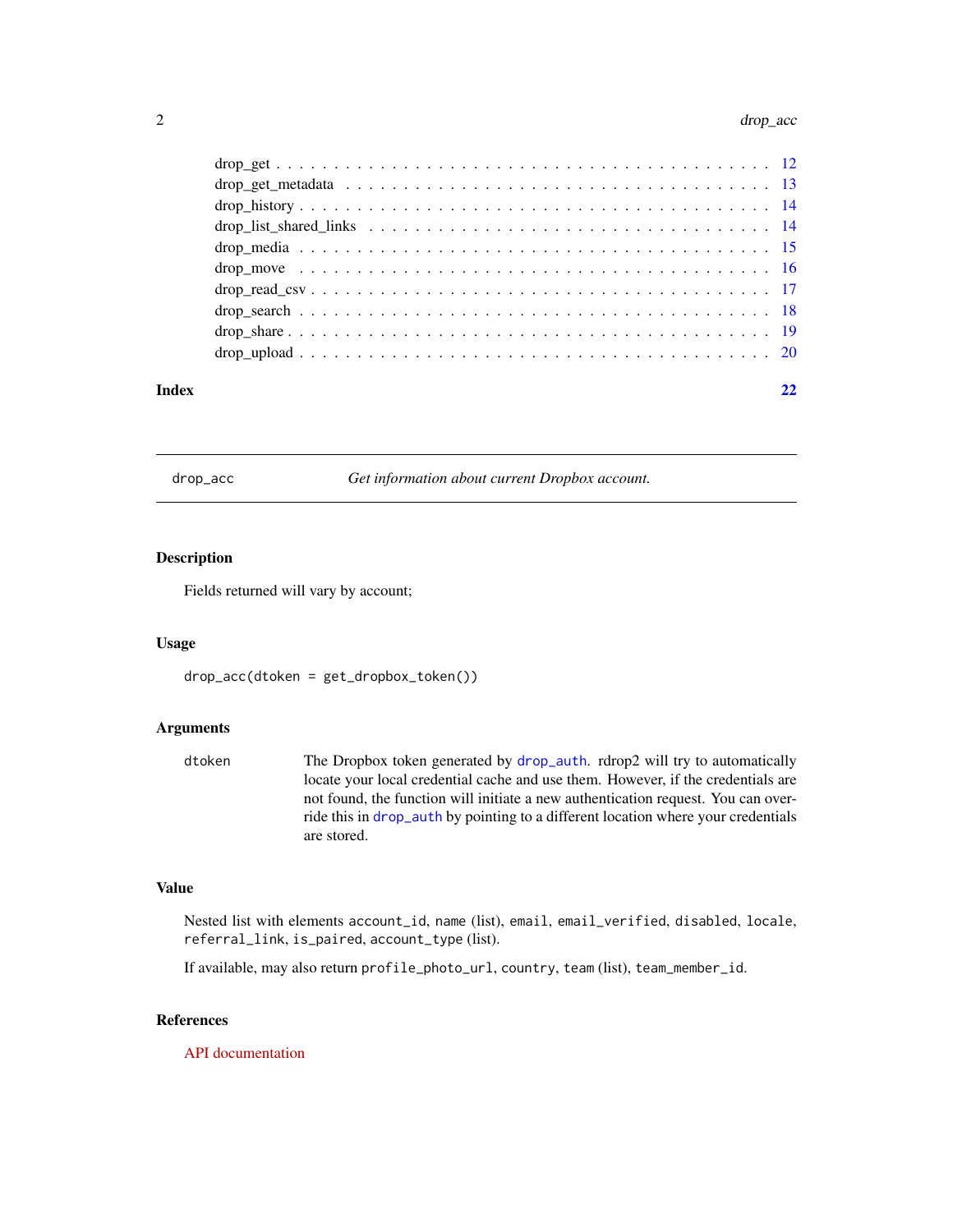#### <span id="page-2-0"></span>drop\_auth 3

#### Examples

```
## Not run:
  acc_info <- drop_acc()
  # extract display name
  acc_info$name$display_name
```
## End(Not run)

<span id="page-2-1"></span>

#### drop\_auth *Authentication for Dropbox*

#### Description

This function authenticates you into Dropbox. The documentation for the [core Dropbox API](https://www.dropbox.com/developers/documentation?_tk=pilot_lp&_ad=topbar1&_camp=docs) provides more details including alternate methods if you desire to reimplement your own.

#### Usage

```
drop_auth(
 new_user = FALSE,
 key = "mmhfsybffdom42w",
  secret = "l8zeqqqgm1ne5z0",
  cache = TRUE,
  rdstoken = NA
)
```

| new_user | Set to TRUE if you need to switch to a new user account or just flush existing<br>token. Default is FALSE.                                                                                                                                                                                                                                                                                                               |
|----------|--------------------------------------------------------------------------------------------------------------------------------------------------------------------------------------------------------------------------------------------------------------------------------------------------------------------------------------------------------------------------------------------------------------------------|
| key      | Your application key. rdrop2 already comes with a key/secret but you are wel-<br>come to swap out with our own. Since these keys are shipped with the package,<br>there is a small chance they could be voided if someone abuses the key. If you<br>plan to use this in production, or for an internal tool, the recommended practice<br>is to create a new application on Dropbox and use those keys for your purposes. |
| secret   | Your application secret. Like key, rdrop2 comes with a secret but you are<br>welcome to swap out with our own.                                                                                                                                                                                                                                                                                                           |
| cache    | By default your credentials are locally cached in a file called . httr-oauth. Set<br>to FALSE if you need to authenticate separately each time.                                                                                                                                                                                                                                                                          |
| rdstoken | File path to stored RDS token. In server environments where interactive OAuth<br>is not possible, a token can be created on a desktop client and used in production.<br>See examples.                                                                                                                                                                                                                                    |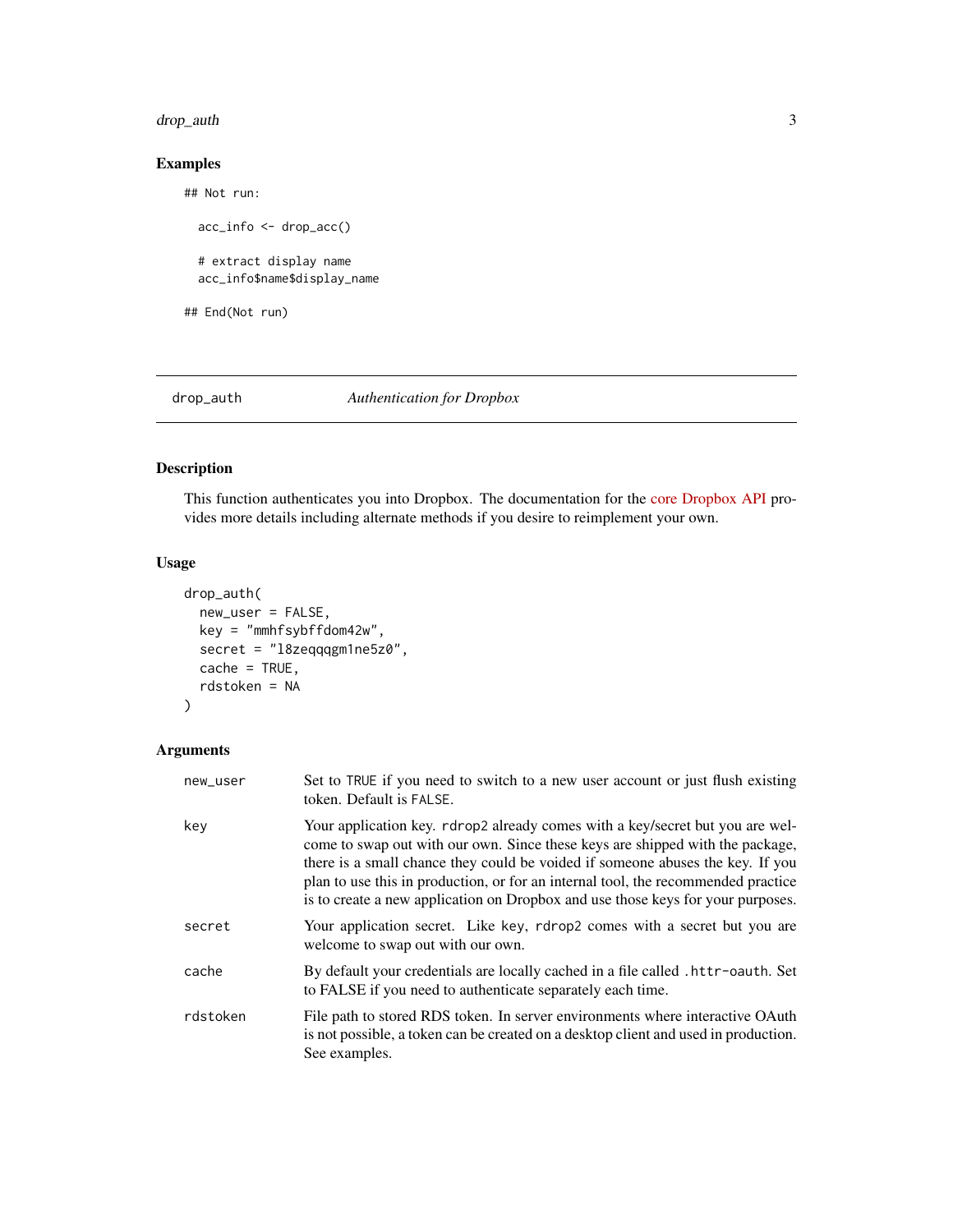#### <span id="page-3-0"></span>Value

A Token2.0 object, invisibly

#### References

[API documentation](https://www.dropbox.com/developers/documentation/http/documentation#authorization)

#### Examples

## Not run:

```
# To either read token from .httr-oauth in the working directory or open a
# web browser to authenticate (and cache a token)
drop_auth()
# If you want to overwrite an existing local token and switch to a new
# user, set new_user to TRUE.
drop_auth(new_user = TRUE)
# To store a token for re-use (more flexible than .httr-oauth), save the
# output of drop_auth and save it to an RDS file
token <- drop_auth()
saveRDS(token, "/path/to/tokenfile.RDS")
# To use a stored token provide token location
drop_auth(rdstoken = "/path/to/tokenfile.RDS")
```
## End(Not run)

drop\_content\_hash *Compute Dropbox's content hash for one or more files*

#### Description

Compute a "content hash" using the same algorithm as dropbox. This can be used to verify the content against the content\_hash field returned in [drop\\_dir](#page-7-1).

#### Usage

```
drop_content_hash(file)
```
#### Arguments

file A vector of filenames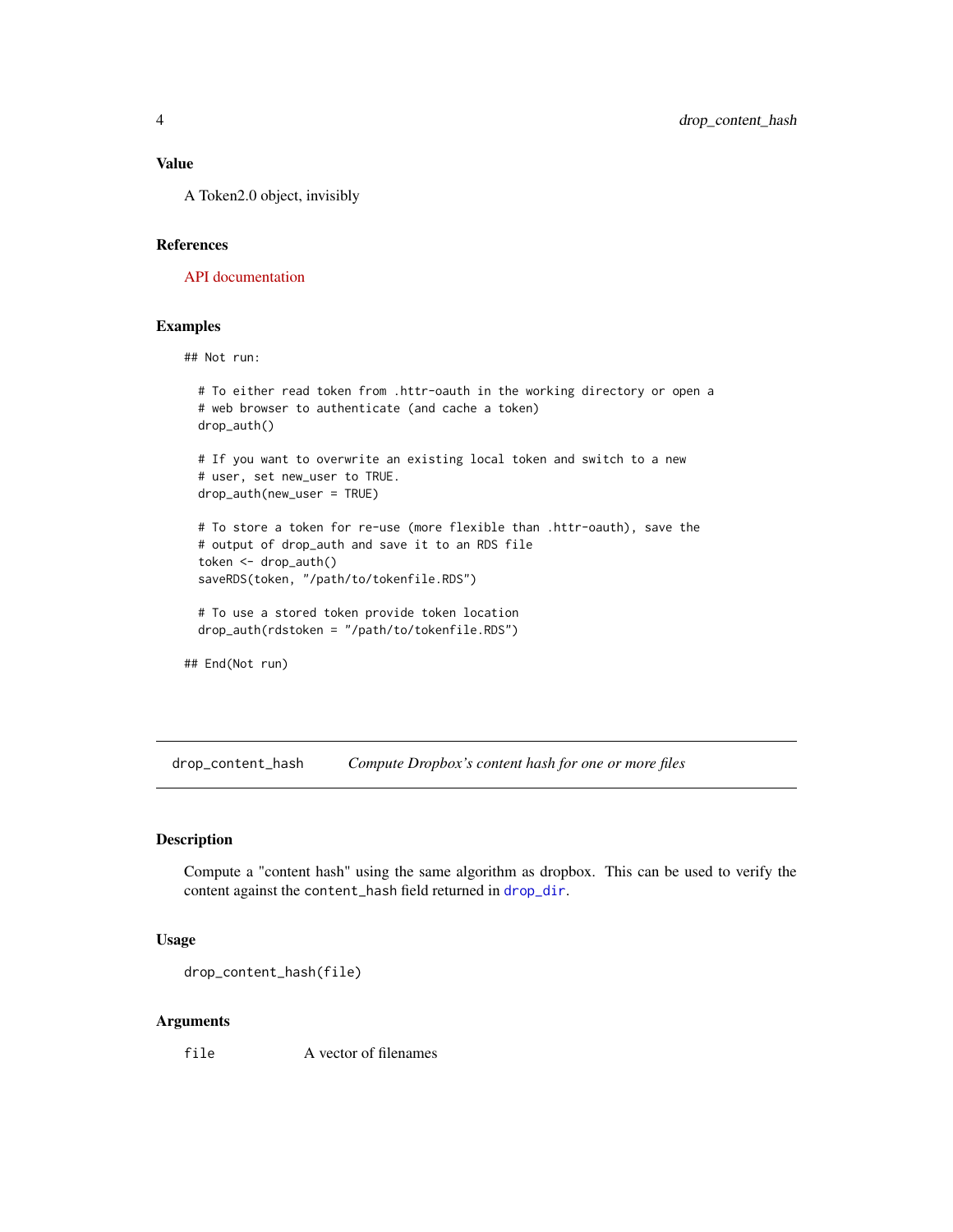#### <span id="page-4-0"></span>drop\_copy 5

#### Details

Dropbox returns a hash of file contents in [drop\\_dir](#page-7-1). However, this is not a straightforward file hash. Instead the file is divided into 4MB chunks, each of those is hashed and then the concatenation of the hashes is itself hashed (see [this page](https://www.dropbox.com/developers/reference/content-hash) in the dropbox developer documentation for the details). It's entirely unclear why it does not compute a hash of the file itself, but here we are.

#### Value

A character vector the same length as file. Each element is 64 character string which is the unique hash. Two files that have the same hash have the same contents. Compare this hash of a local file with the content\_hash field from [drop\\_dir](#page-7-1) to see if you have the same file as dropbox.

#### Examples

```
## Not run:
write.csv(mtcars, file = "mtt.csv")
drop_upload("mtt.csv")
files <- drop_dir()
# Dropbox's reported hash
files$content_hash[files$name == "mtt.csv"]
# Our computed hash:
drop_content_hash("mtt.csv")
```

```
## End(Not run)
```
drop\_copy *Copies a file or folder to a new location.*

#### Description

Copies a file or folder to a new location.

#### Usage

```
drop_copy(
  from_path = NULL,
  to_path = NULL,
  allow_shared_folder = FALSE,
  autorename = FALSE,
  allow_ownership_transfer = FALSE,
  verbose = FALSE,
  dtoken = get_dropbox_token()
)
```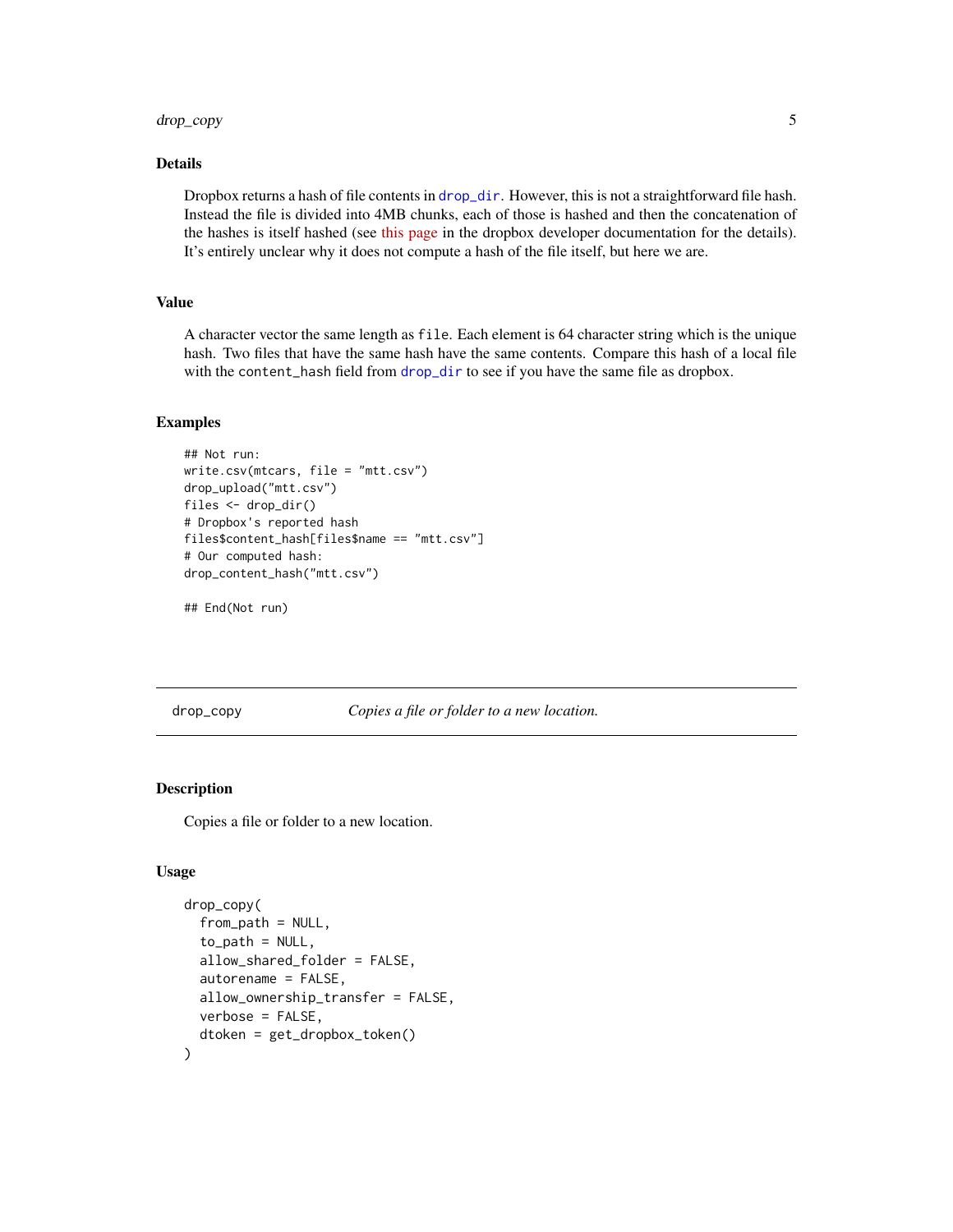#### <span id="page-5-0"></span>Arguments

| from_path                | Source file or folder                                                                                                                                                                                                                                                                                                                                   |
|--------------------------|---------------------------------------------------------------------------------------------------------------------------------------------------------------------------------------------------------------------------------------------------------------------------------------------------------------------------------------------------------|
| to_path                  | destination file or folder                                                                                                                                                                                                                                                                                                                              |
| allow_shared_folder      |                                                                                                                                                                                                                                                                                                                                                         |
|                          | If TRUE, copy will copy contents in shared folder                                                                                                                                                                                                                                                                                                       |
| autorename               | If there's a conflict, have the Dropbox server try to autorename the file to avoid<br>the conflict.                                                                                                                                                                                                                                                     |
| allow_ownership_transfer |                                                                                                                                                                                                                                                                                                                                                         |
|                          | Allow moves by owner even if it would result in an ownership transfer for the<br>content being moved. This does not apply to copies. The default for this field is<br>False.                                                                                                                                                                            |
| verbose                  | By default verbose output is FALSE. Set to TRUE if you need to troubleshoot any<br>output or grab additional parameters.                                                                                                                                                                                                                                |
| dtoken                   | The Dropbox token generated by drop_auth. rdrop2 will try to automatically<br>locate your local credential cache and use them. However, if the credentials are<br>not found, the function will initiate a new authentication request. You can over-<br>ride this in drop_auth by pointing to a different location where your credentials<br>are stored. |

#### References

[API documentation](https://www.dropbox.com/developers/documentation/http/documentation#files-copy_v2)

#### Examples

```
## Not run:
write.csv(mtcars, file = "mt.csv")
drop_upload("mt.csv")
drop_create("drop_test2")
drop_copy("mt.csv", "drop_test2/mt2.csv")
```
## End(Not run)

drop\_create *Creates a folder on Dropbox*

#### Description

Returns a list containing the following fields: "size", "rev", "thumb\_exists", "bytes", "modified", "path", "is\_dir", "icon", "root", "revision"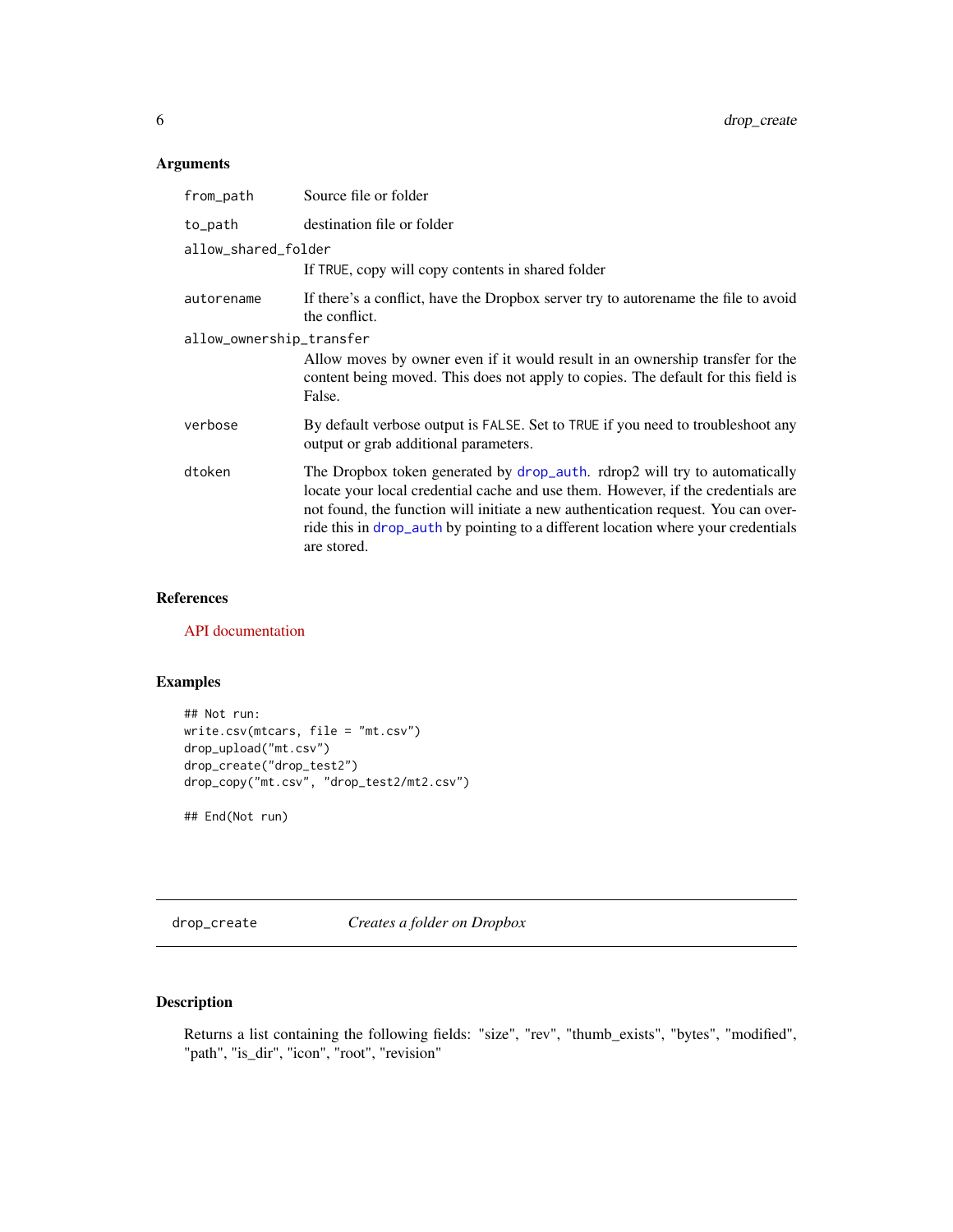#### <span id="page-6-0"></span>drop\_delete 7

#### Usage

```
drop_create(
 path = NULL,
 autorename = FALSE,
 verbose = FALSE,
 dtoken = get_dropbox_token()
)
```
#### Arguments

| path       | Path in the user's Dropbox, relative to root                                                                                                                                                                                                                                                                                                            |
|------------|---------------------------------------------------------------------------------------------------------------------------------------------------------------------------------------------------------------------------------------------------------------------------------------------------------------------------------------------------------|
| autorename | Set to TRUE to automatically rename. Default is FALSE.                                                                                                                                                                                                                                                                                                  |
| verbose    | By default verbose output is FALSE. Set to TRUE if you need to troubleshoot any<br>output or grab additional parameters.                                                                                                                                                                                                                                |
| dtoken     | The Dropbox token generated by drop_auth. rdrop2 will try to automatically<br>locate your local credential cache and use them. However, if the credentials are<br>not found, the function will initiate a new authentication request. You can over-<br>ride this in drop_auth by pointing to a different location where your credentials<br>are stored. |

#### References

[API documentation](https://www.dropbox.com/developers/documentation/http/documentation#files-create_folder_v2)

#### Examples

```
## Not run:
drop_create(path = "foobar")
## End(Not run)
```
drop\_delete *Deletes a file or folder.*

#### Description

Deletes a file or folder.

#### Usage

```
drop_delete(path = NULL, verbose = FALSE, dtoken = get_dropbox_token())
```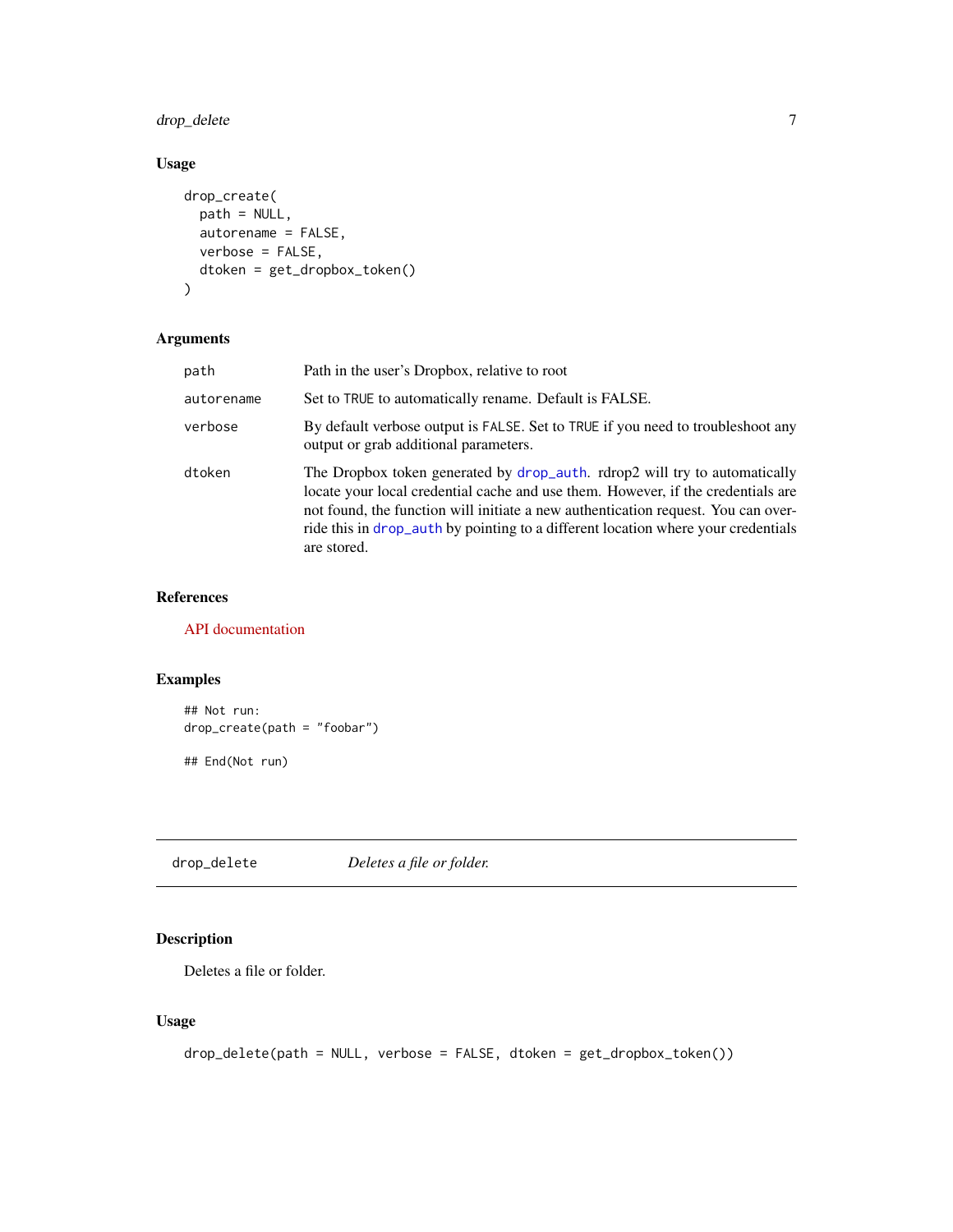#### <span id="page-7-0"></span>Arguments

| path    | Path in the user's Dropbox, relative to root                                                                                                                                                                                                                                                                                                            |
|---------|---------------------------------------------------------------------------------------------------------------------------------------------------------------------------------------------------------------------------------------------------------------------------------------------------------------------------------------------------------|
| verbose | By default verbose output is FALSE. Set to TRUE if you need to troubleshoot any<br>output or grab additional parameters.                                                                                                                                                                                                                                |
| dtoken  | The Dropbox token generated by drop_auth. rdrop2 will try to automatically<br>locate your local credential cache and use them. However, if the credentials are<br>not found, the function will initiate a new authentication request. You can over-<br>ride this in drop_auth by pointing to a different location where your credentials<br>are stored. |

#### References

[API documentation](https://www.dropbox.com/developers/documentation/http/documentation#files-delete_v2)

<span id="page-7-1"></span>

| drop_dir | List folder contents and associated metadata. |
|----------|-----------------------------------------------|
|----------|-----------------------------------------------|

#### Description

Can be used to either see all items in a folder, or only items that have changed since a previous request was made.

#### Usage

```
drop_dir(
  path = \cdot \cdot \cdot,
  recursive = FALSE,
  include_media_info = FALSE,
  include_deleted = FALSE,
  include_has_explicit_shared_members = FALSE,
  include_mounted_folders = TRUE,
  limit = NULL,
  cursor = FALSE,
  dtoken = get_dropbox_token()
\mathcal{L}
```

| path               | path to folder in Dropbox to list contents of. Defaults to the root directory.                                                                                   |  |
|--------------------|------------------------------------------------------------------------------------------------------------------------------------------------------------------|--|
| recursive          | If TRUE, the list folder operation will be applied recursively to all subfolders<br>and the response will contain contents of all subfolders. Defaults to FALSE. |  |
| include_media_info |                                                                                                                                                                  |  |
|                    | If TRUE, FileMetadata.media info is set for photo and video. Defaults to FALSE.                                                                                  |  |
| include_deleted    |                                                                                                                                                                  |  |
|                    | If TRUE, the results will include entries for files and folders that used to exist                                                                               |  |
|                    | but were deleted. Defaults to FALSE.                                                                                                                             |  |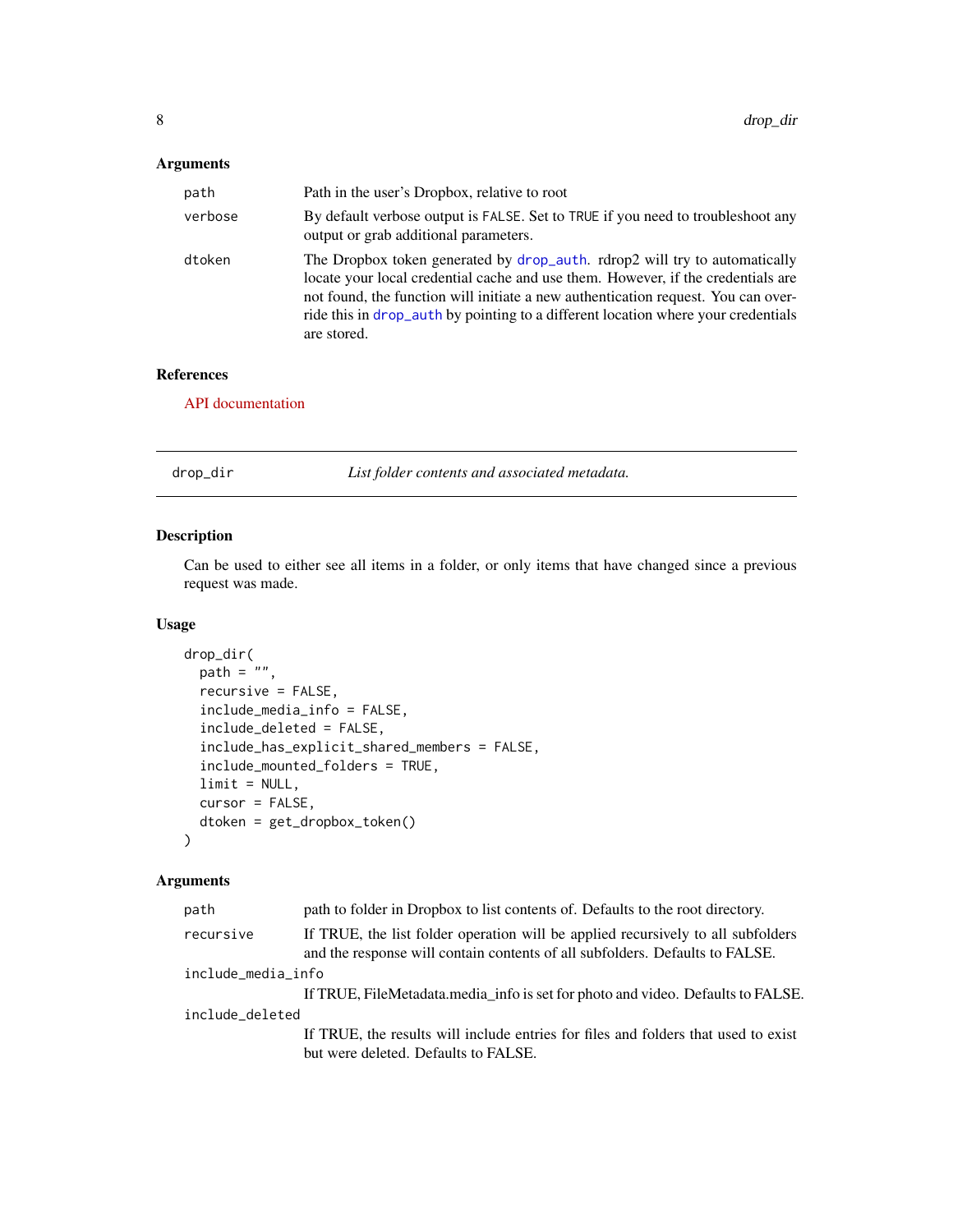<span id="page-8-0"></span>

| include_has_explicit_shared_members |                                                                                                                                                                                                                                                                                                                                                         |  |
|-------------------------------------|---------------------------------------------------------------------------------------------------------------------------------------------------------------------------------------------------------------------------------------------------------------------------------------------------------------------------------------------------------|--|
|                                     | If TRUE, the results will include a flag for each file indicating whether or not<br>that file has any explicit members. Defaults to FALSE.                                                                                                                                                                                                              |  |
| include_mounted_folders             |                                                                                                                                                                                                                                                                                                                                                         |  |
|                                     | If TRUE, the results will include entries under mounted folders which includes<br>app folder, shared folder and team folder. Defaults to TRUE.                                                                                                                                                                                                          |  |
| limit                               | The maximum number of results to return per request. Note: This is an approx-<br>imate number and there can be slightly more entries returned in some cases.<br>Defaults to NULL, no limit.                                                                                                                                                             |  |
| cursor                              | string or boolean:                                                                                                                                                                                                                                                                                                                                      |  |
|                                     | • If FALSE, return metadata of items in path                                                                                                                                                                                                                                                                                                            |  |
|                                     | • If TRUE, return a cursor to be used for detecting changed later                                                                                                                                                                                                                                                                                       |  |
|                                     | • If a string, return metadata of changed items since the cursor was fetched                                                                                                                                                                                                                                                                            |  |
| dtoken                              | The Dropbox token generated by drop_auth. rdrop2 will try to automatically<br>locate your local credential cache and use them. However, if the credentials are<br>not found, the function will initiate a new authentication request. You can over-<br>ride this in drop_auth by pointing to a different location where your credentials<br>are stored. |  |

#### Value

Either a tbl\_df of items in folder, one row per file or folder, with metadata values as columns, or a character string giving a cursor to be used later for change detection (see cursor).

#### Examples

## Not run:

```
# list files in root directory
drop_dir()
# get a cursor from root directory,
# upload a new file,
# return only information about new file
cursor <- drop_dir(cursor = TRUE)
drop_upload("some_new_file")
drop_dir(cursor = cursor)
```

```
## End(Not run)
```
drop\_download *Download a file from Dropbox to disk.*

#### Description

Download a file from Dropbox to disk.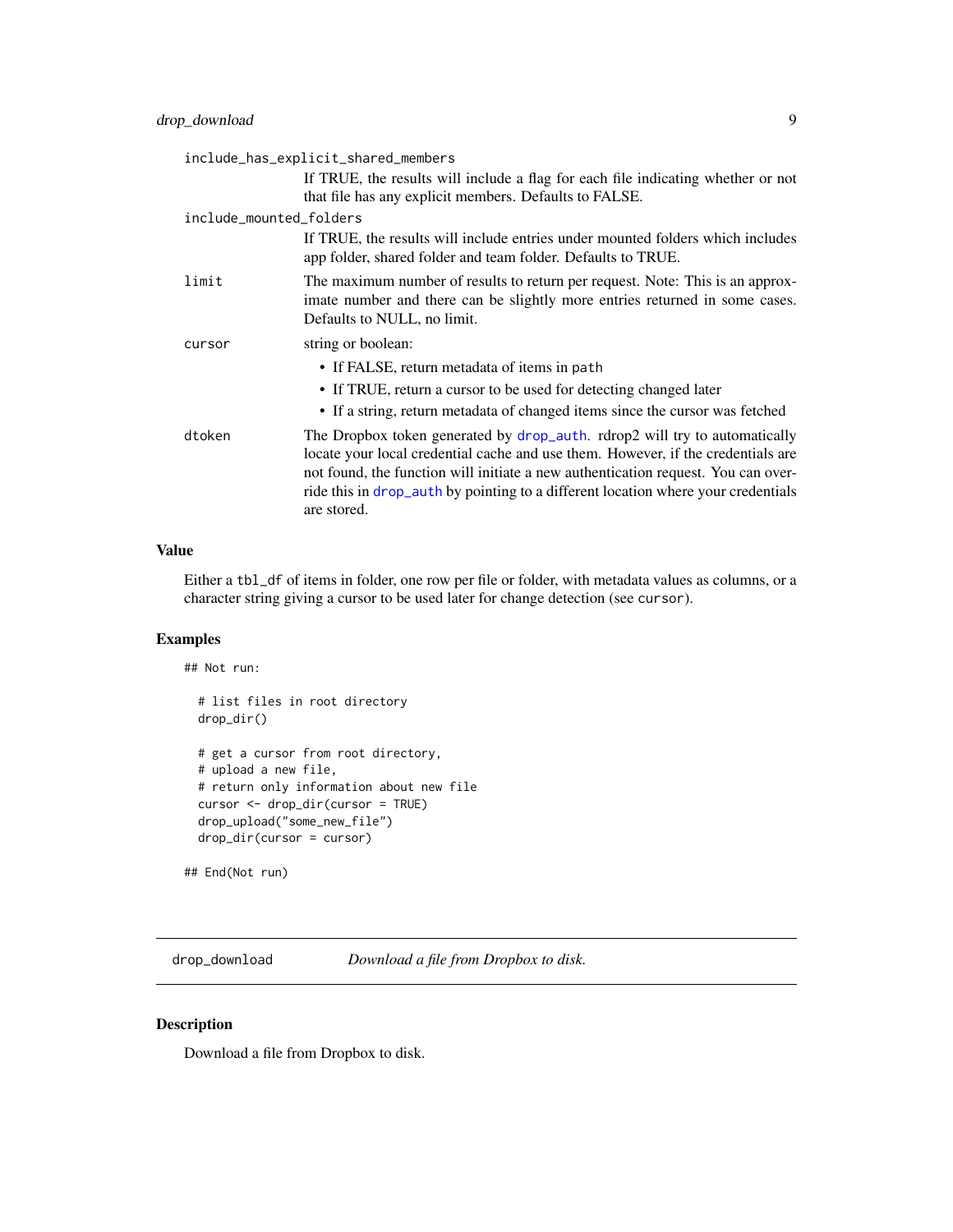#### Usage

```
drop_download(
  path,
  local_path = NULL,
 overwrite = FALSE,
 progress = interactive(),
 verbose = interactive(),
  dtoken = get_dropbox_token()
)
```
#### Arguments

| path       | path to a file in Dropbox                                                                                                                                                                                                                                                                                                                               |
|------------|---------------------------------------------------------------------------------------------------------------------------------------------------------------------------------------------------------------------------------------------------------------------------------------------------------------------------------------------------------|
| local_path | path to save file to. If NULL (the default), saves file to working directory with<br>same name. If not null, but a valid folder, file will be saved in this folder with<br>same basename as path. If not null and not a folder, file will be saved to this<br>path exactly.                                                                             |
| overwrite  | If TRUE, overwrite local file. Defaults to FALSE                                                                                                                                                                                                                                                                                                        |
| progress   | If TRUE, show a progress bar for large file downloads. Defaults to TRUE in<br>interactive sessions, otherwise FALSE.                                                                                                                                                                                                                                    |
| verbose    | if TRUE, emit message giving location and size of the newly downloaded file.<br>Defaults to TRUE in interactive sessions, otherwise FALSE.                                                                                                                                                                                                              |
| dtoken     | The Dropbox token generated by drop_auth. rdrop2 will try to automatically<br>locate your local credential cache and use them. However, if the credentials are<br>not found, the function will initiate a new authentication request. You can over-<br>ride this in drop_auth by pointing to a different location where your credentials<br>are stored. |

#### Value

TRUE if successful; error thrown otherwise.

#### References

[API documentation](https://www.dropbox.com/developers/documentation/http/documentation#files-download)

#### Examples

```
## Not run:
```

```
# download a file to the current working directory
drop_get("dataset.zip")
# download again, overwriting previous result
drop_get("dataset.zip", overwrite = TRUE)
# download to a different path, keeping file name constant
# will download to "some/other/place/dataset.zip"
```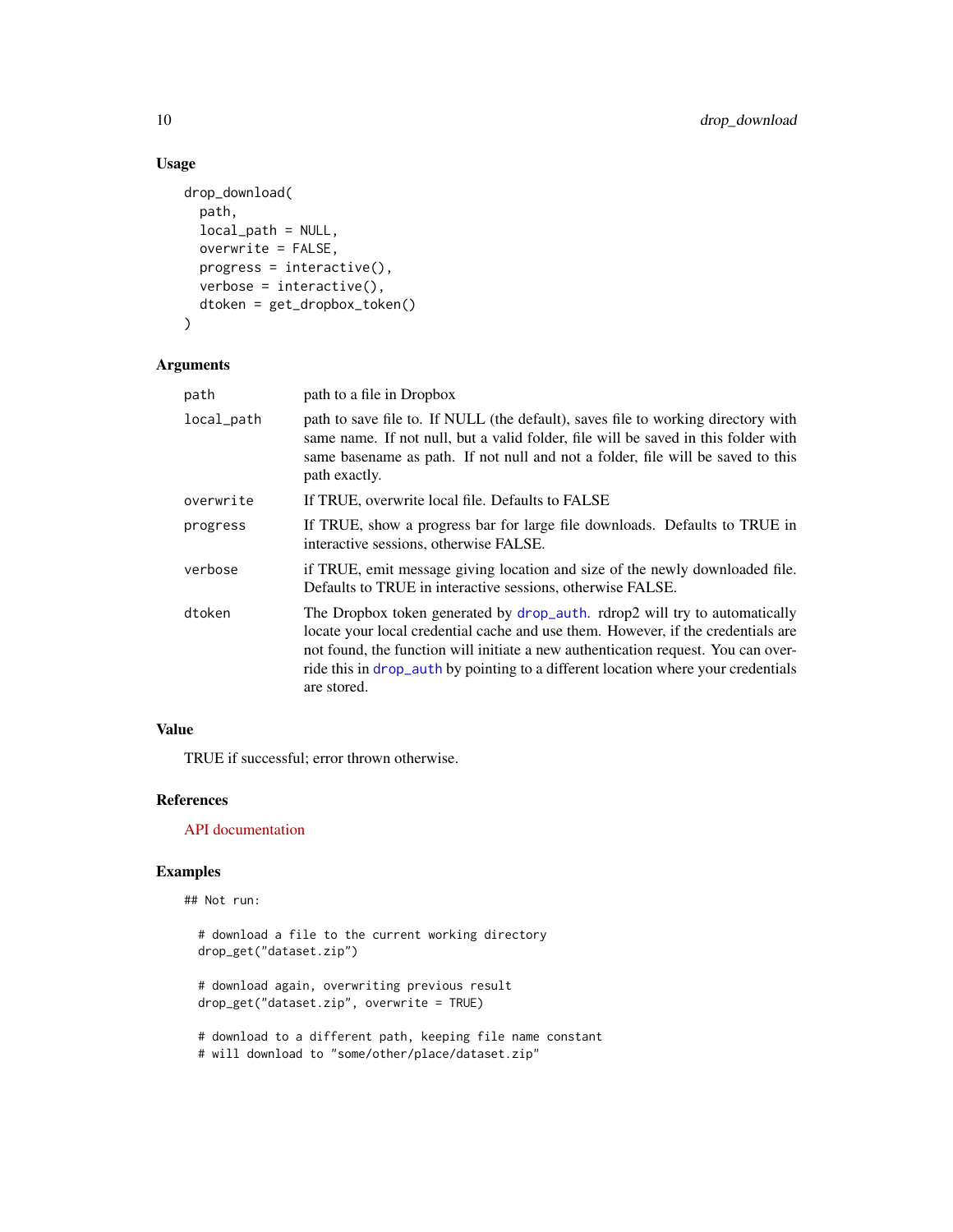#### <span id="page-10-0"></span>drop\_exists 11

```
drop_get("dataset.zip", local_path = "some/other/place/")
 # download to to a different path, changing filename
 drop_get("dataset.zip", local_path = "some/other/place/not_a_dataset.zip")
## End(Not run)
```
drop\_exists *Checks to see if a file/folder exists on Dropbox*

#### Description

Since many file operations such as move, copy, delete and history can only act on files that currently exist on a Dropbox store, checking to see if the path is valid before operating prevents bad API calls from being sent to the server. This functions returns a logical response after checking if a file path is valid on Dropbox.

#### Usage

drop\_exists(path = NULL, dtoken = get\_dropbox\_token())

#### Arguments

| path   | The full path to a Dropbox file.                                                                                                                                                                                                                                                                                                                        |
|--------|---------------------------------------------------------------------------------------------------------------------------------------------------------------------------------------------------------------------------------------------------------------------------------------------------------------------------------------------------------|
| dtoken | The Dropbox token generated by drop_auth. rdrop2 will try to automatically<br>locate your local credential cache and use them. However, if the credentials are<br>not found, the function will initiate a new authentication request. You can over-<br>ride this in drop_auth by pointing to a different location where your credentials<br>are stored. |

#### Value

boolean; TRUE is the file or folder exists, FALSE if it does not.

#### Examples

```
## Not run:
 drop_create("existential_test")
 drop_exists("existential_test")
 drop_delete("existential_test")
```
## End(Not run)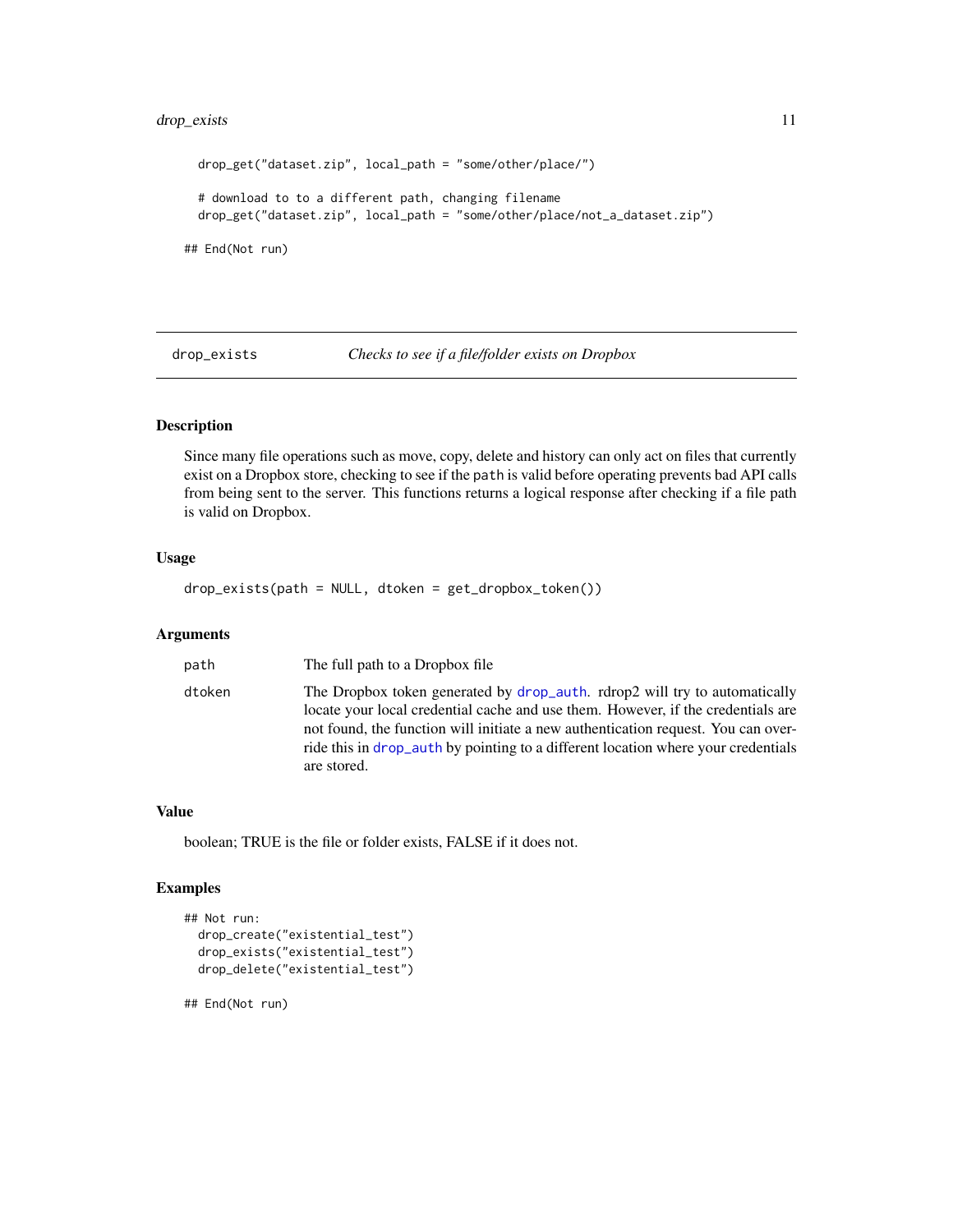<span id="page-11-0"></span>

#### Description

Downloads a file from Dropbox

#### Usage

```
drop_get(
 path = NULL,
 local_file = NULL,
 overwrite = FALSE,
 verbose = FALSE,
 progress = FALSE,
 dtoken = get_dropbox_token()
)
```
#### Arguments

| path       | Path in the user's Dropbox, relative to root                                                                                                                                                                                                                                                                                                            |
|------------|---------------------------------------------------------------------------------------------------------------------------------------------------------------------------------------------------------------------------------------------------------------------------------------------------------------------------------------------------------|
| local_file | The name of the local copy. Leave this blank if you're fine with the original<br>name.                                                                                                                                                                                                                                                                  |
| overwrite  | Default is FALSE but can be set to TRUE.                                                                                                                                                                                                                                                                                                                |
| verbose    | By default verbose output is FALSE. Set to TRUE if you need to troubleshoot any<br>output or grab additional parameters.                                                                                                                                                                                                                                |
| progress   | Progress bars are turned off by default. Set to TRUE ot turn this on. Progress is<br>only reported when file sizes are known. Otherwise just bytes downloaded.                                                                                                                                                                                          |
| dtoken     | The Dropbox token generated by drop_auth. rdrop2 will try to automatically<br>locate your local credential cache and use them. However, if the credentials are<br>not found, the function will initiate a new authentication request. You can over-<br>ride this in drop_auth by pointing to a different location where your credentials<br>are stored. |

#### Examples

```
## Not run:
  drop_get(path = 'dataset.zip', local_file = "~/Desktop")
  # To overwrite the existing file
  drop_get(path = 'dataset.zip', overwrite = TRUE)
```
## End(Not run)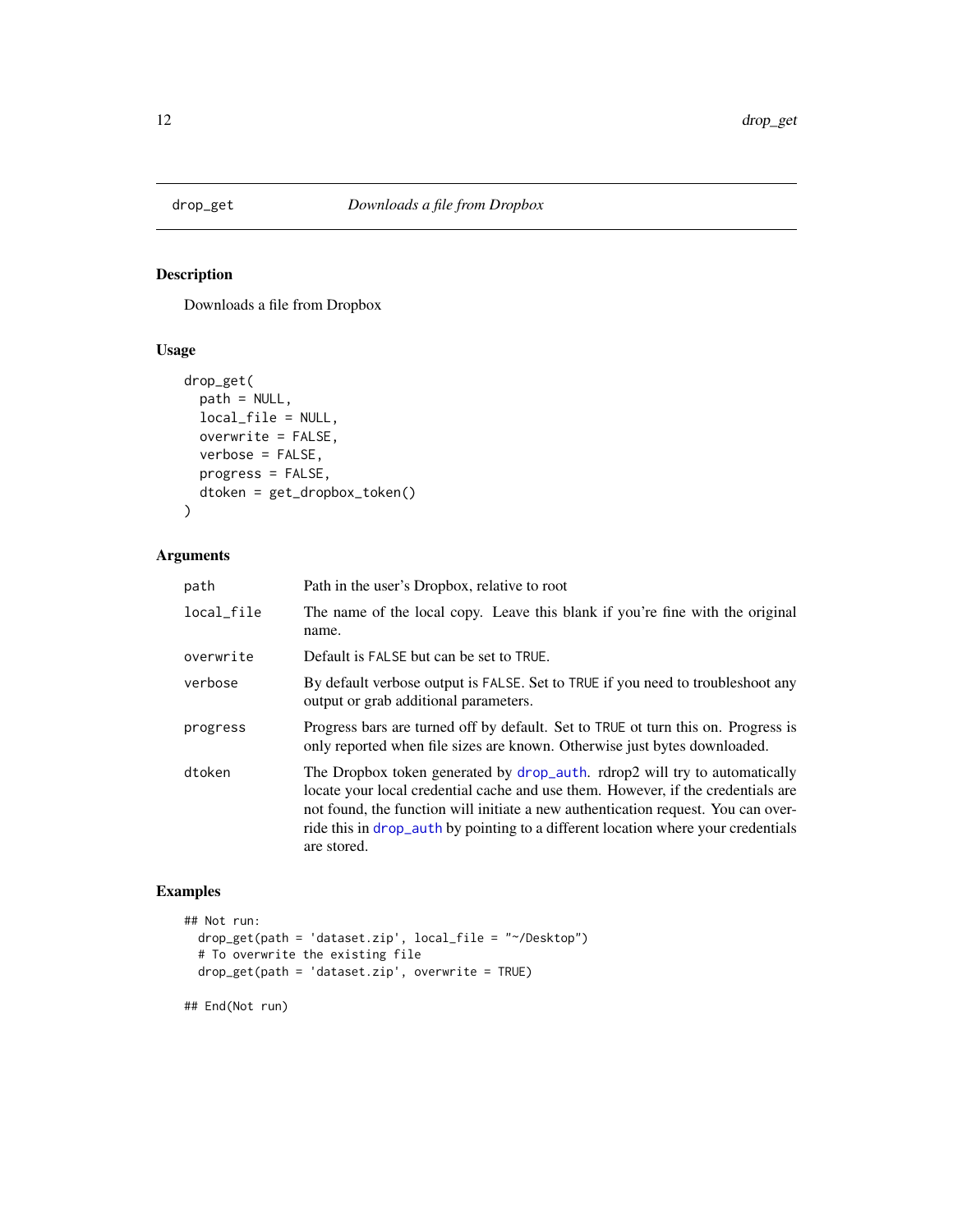<span id="page-12-0"></span>drop\_get\_metadata *Retrieve metadata for a file or folder.*

#### Description

Details vary by input and args.

#### Usage

```
drop_get_metadata(
 path,
  include_media_info = FALSE,
  include_deleted = FALSE,
  include_has_explicit_shared_members = FALSE,
  dtoken = get_dropbox_token()
)
```
#### Arguments

| path               | Path to a file or folder on Dropbox. Can also be an ID ("id:") or revision<br>("rev:").                                                                                                                                                                                                                                                                 |
|--------------------|---------------------------------------------------------------------------------------------------------------------------------------------------------------------------------------------------------------------------------------------------------------------------------------------------------------------------------------------------------|
| include_media_info |                                                                                                                                                                                                                                                                                                                                                         |
|                    | If TRUE, additional metadata for photo or video is returns. Defaults to FALSE.                                                                                                                                                                                                                                                                          |
| include_deleted    |                                                                                                                                                                                                                                                                                                                                                         |
|                    | If TRUE, metadata will be returned for a deleted file, otherwise error. Defaults<br>to FALSE.                                                                                                                                                                                                                                                           |
|                    | include_has_explicit_shared_members                                                                                                                                                                                                                                                                                                                     |
|                    | If TRUE, the results will include a flag for each file indicating whether or not<br>that file has any explicit members. Defaults to FALSE.                                                                                                                                                                                                              |
| dtoken             | The Dropbox token generated by drop_auth. rdrop2 will try to automatically<br>locate your local credential cache and use them. However, if the credentials are<br>not found, the function will initiate a new authentication request. You can over-<br>ride this in drop_auth by pointing to a different location where your credentials<br>are stored. |

#### Value

possibly-nested list of all available metadata for specified file/folder/id/revision.

#### References

[API Documentation](https://www.dropbox.com/developers/documentation/http/documentation#files-get_metadata)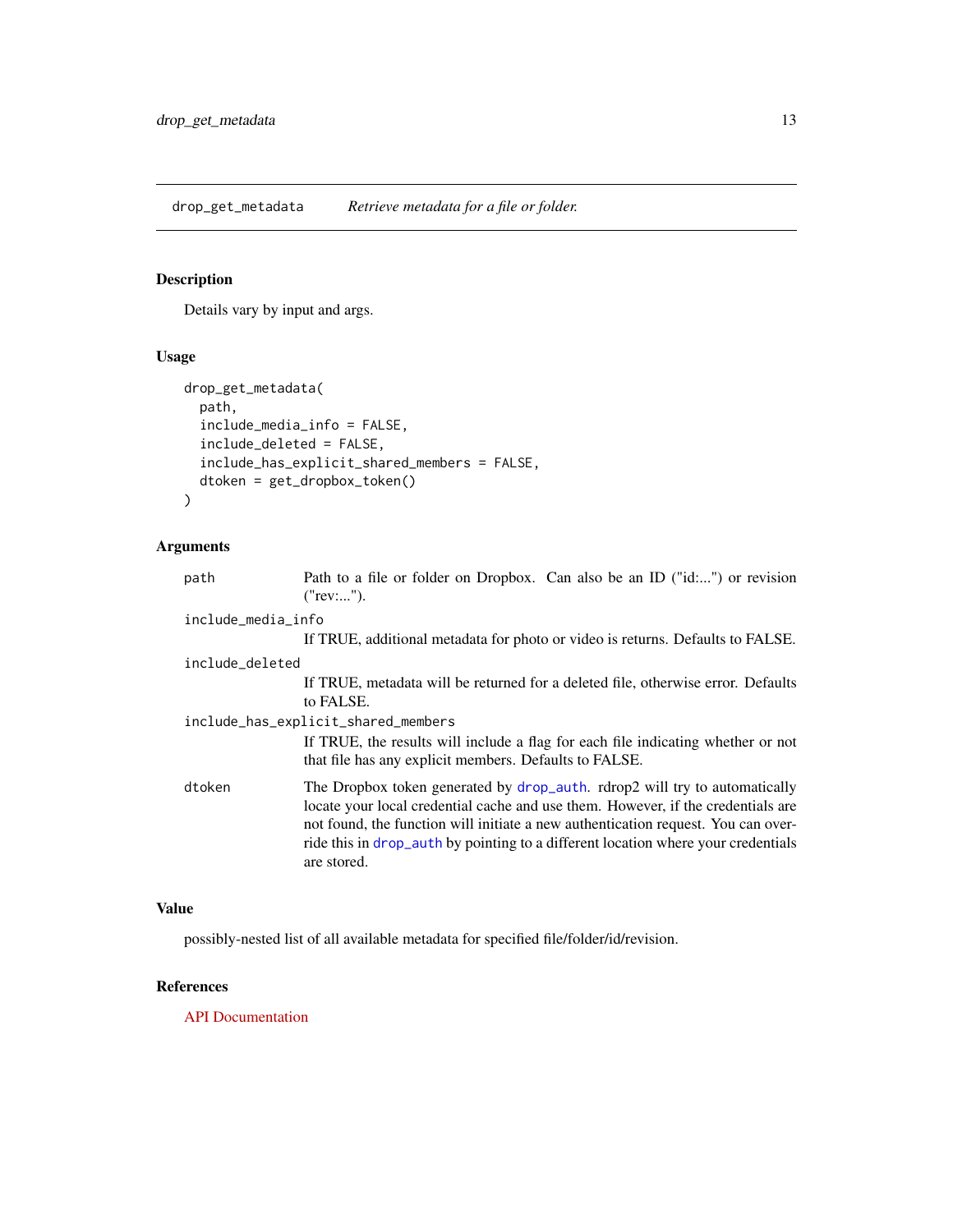<span id="page-13-0"></span>

#### Description

Does not include deleted revisions.

#### Usage

drop\_history(path, limit = 10, dtoken = get\_dropbox\_token())

#### Arguments

| path   | path to a file in dropbox.                                                                                                                                                                                                                                                                                                                              |
|--------|---------------------------------------------------------------------------------------------------------------------------------------------------------------------------------------------------------------------------------------------------------------------------------------------------------------------------------------------------------|
| limit  | maximum number of revisions to return; defaults to 10.                                                                                                                                                                                                                                                                                                  |
| dtoken | The Dropbox token generated by drop_auth. rdrop2 will try to automatically<br>locate your local credential cache and use them. However, if the credentials are<br>not found, the function will initiate a new authentication request. You can over-<br>ride this in drop_auth by pointing to a different location where your credentials<br>are stored. |

#### Value

tbl\_df of metadata, one row per revision.

#### Examples

```
## Not run:
 write.csv(iris, file = "iris.csv")
 drop_upload("iris.csv")
 write.csv(iris[iris$Species == "setosa", ], file = "iris.csv")
 drop_upload("iris.csv")
 drop_history("iris.csv")
```
## End(Not run)

drop\_list\_shared\_links

*List all shared links*

#### Description

This function returns a list of all links that are currently being shared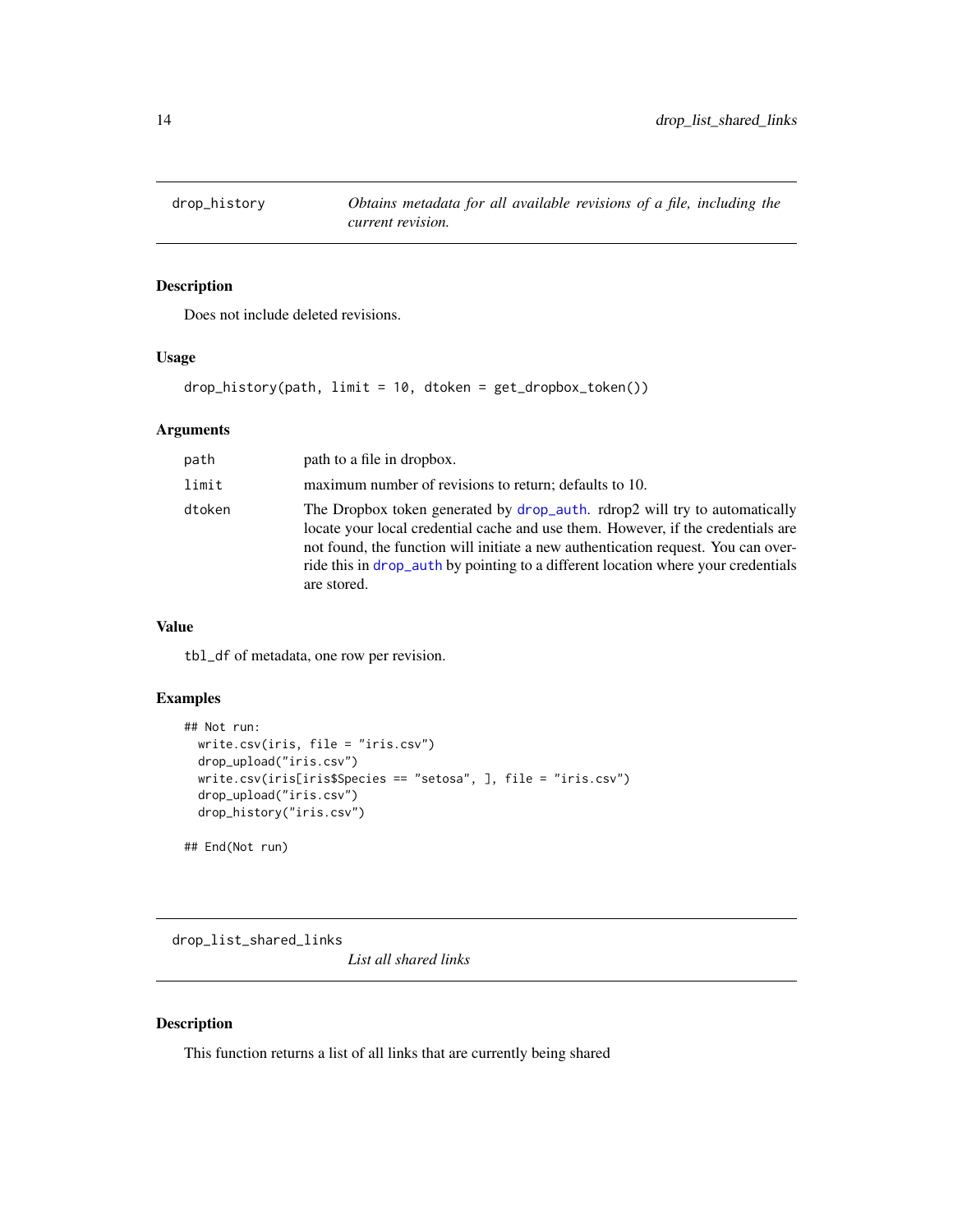#### <span id="page-14-0"></span>drop\_media 15

#### Usage

```
drop_list_shared_links(verbose = TRUE, dtoken = get_dropbox_token())
```
#### Arguments

| verbose | Print verbose output                                                                                                                                                                                                                                                                                                                                     |
|---------|----------------------------------------------------------------------------------------------------------------------------------------------------------------------------------------------------------------------------------------------------------------------------------------------------------------------------------------------------------|
| dtoken  | The Dropbox token generated by drop_auth. rdrop2 will try to automatically<br>locate your local credential cache and use them. However, if the credentials are<br>not found, the function will initiate a new authoritication request. You can over-<br>ride this in drop_auth by pointing to a different location where your credentials<br>are stored. |

#### References

[API documentation](https://www.dropbox.com/developers/documentation/http/documentation#sharing-list_shared_links)

#### Examples

```
## Not run:
drop_list_shared_links()
```
## End(Not run)

drop\_media *Returns a link directly to a file.*

#### Description

Similar to drop\_shared. The difference is that this bypasses the Dropbox webserver, used to provide a preview of the file, so that you can effectively stream the contents of your media. This URL should not be used to display content directly in the browser. IMPORTANT: The media link will expire after 4 hours. So you'll need to cache the content with knitr cache OR re-run the function call after expiry.

#### Usage

```
drop_media(path = NULL, dtoken = get_dropbox_token())
```

| path   | Path in the user's Dropbox, relative to root                                                                                                                                                                                                                                                                                                             |
|--------|----------------------------------------------------------------------------------------------------------------------------------------------------------------------------------------------------------------------------------------------------------------------------------------------------------------------------------------------------------|
| dtoken | The Dropbox token generated by drop_auth. rdrop2 will try to automatically<br>locate your local credential cache and use them. However, if the credentials are<br>not found, the function will initiate a new authoritication request. You can over-<br>ride this in drop_auth by pointing to a different location where your credentials<br>are stored. |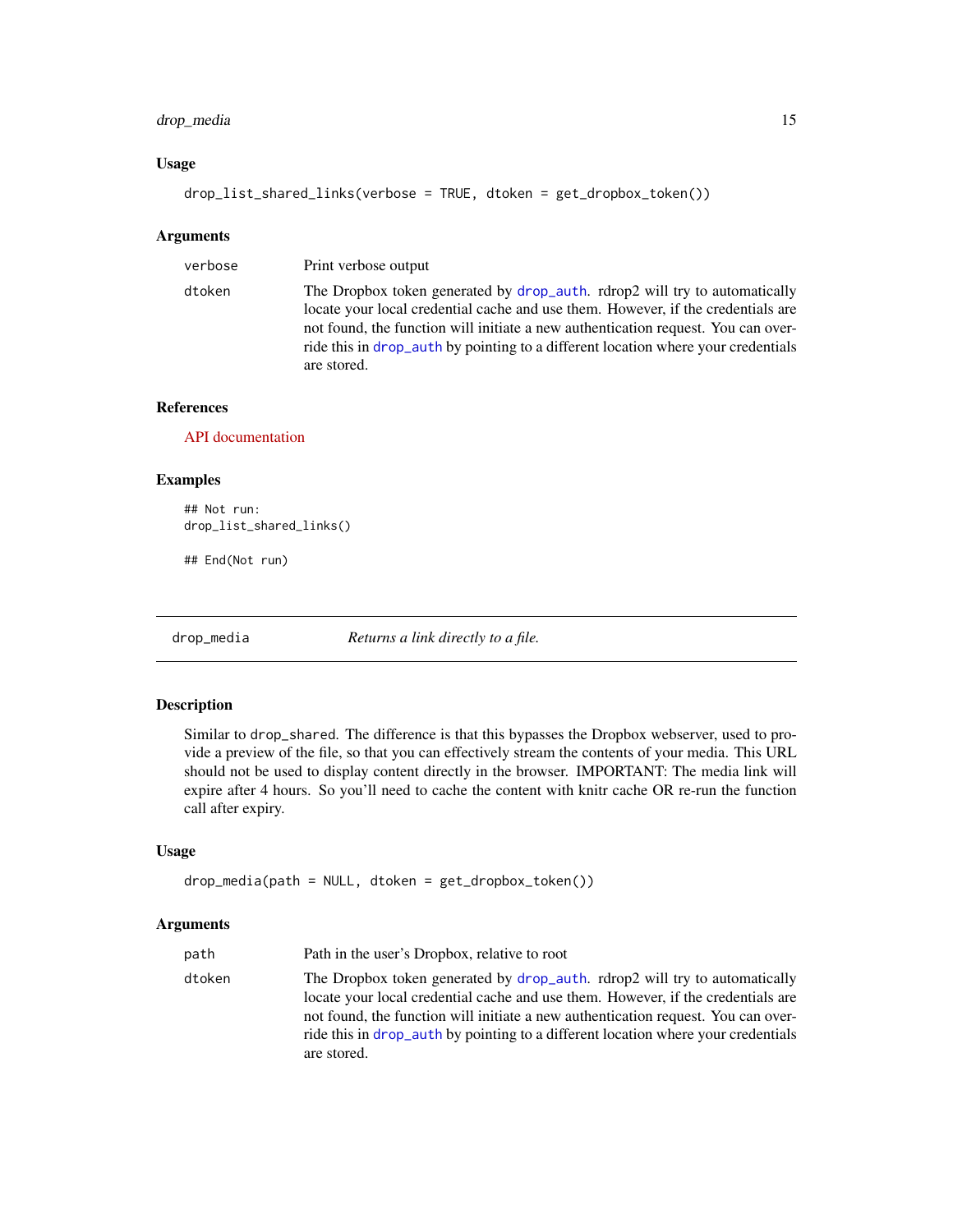#### <span id="page-15-0"></span>References

[API documentation](https://www.dropbox.com/developers/documentation/http/documentation#files-get_temporary_link)

#### Examples

```
## Not run:
drop_media('Public/gifs/duck_rabbit.gif')
```
## End(Not run)

drop\_move *Moves a file or folder to a new location.*

#### Description

Moves a file or folder to a new location.

#### Usage

```
drop_move(
  from_path = NULL,
  to-path = NULL,
  allow_shared_folder = FALSE,
  autorename = FALSE,
  allow_ownership_transfer = FALSE,
  verbose = FALSE,
  dtoken = get_dropbox_token()
)
```

| from_path                | Source file or folder                                                                                                                                                                                                                                                                                                                                   |
|--------------------------|---------------------------------------------------------------------------------------------------------------------------------------------------------------------------------------------------------------------------------------------------------------------------------------------------------------------------------------------------------|
| to_path                  | destination file or folder                                                                                                                                                                                                                                                                                                                              |
| allow_shared_folder      |                                                                                                                                                                                                                                                                                                                                                         |
|                          | If TRUE, copy will copy contents in shared folder                                                                                                                                                                                                                                                                                                       |
| autorename               | If there's a conflict, have the Dropbox server try to autorename the file to avoid<br>the conflict.                                                                                                                                                                                                                                                     |
| allow_ownership_transfer |                                                                                                                                                                                                                                                                                                                                                         |
|                          | Allow moves by owner even if it would result in an ownership transfer for the<br>content being moved. This does not apply to copies. The default for this field is<br>False.                                                                                                                                                                            |
| verbose                  | By default verbose output is FALSE. Set to TRUE if you need to troubleshoot any<br>output or grab additional parameters.                                                                                                                                                                                                                                |
| dtoken                   | The Dropbox token generated by drop_auth. rdrop2 will try to automatically<br>locate your local credential cache and use them. However, if the credentials are<br>not found, the function will initiate a new authentication request. You can over-<br>ride this in drop_auth by pointing to a different location where your credentials<br>are stored. |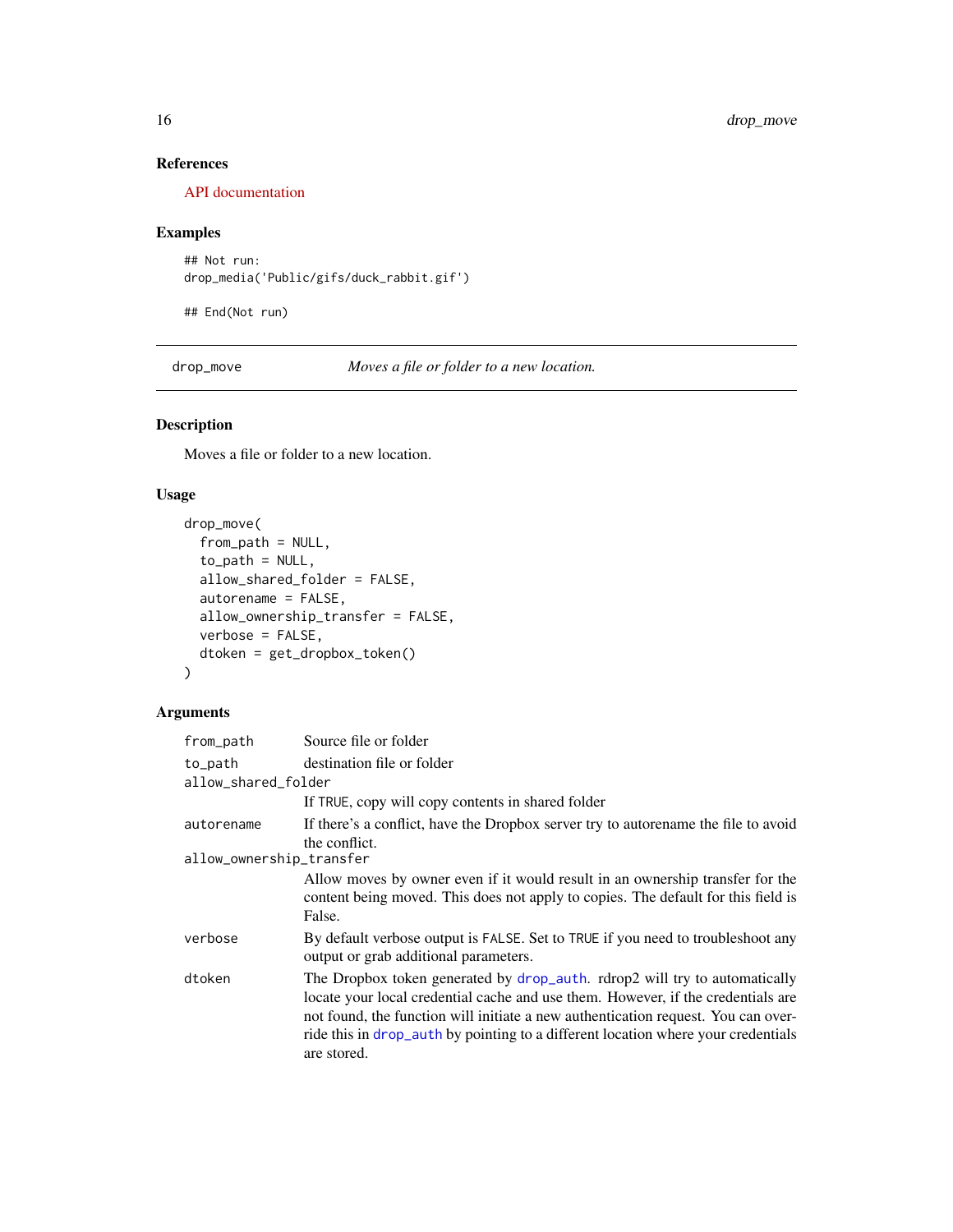#### <span id="page-16-0"></span>drop\_read\_csv 17

#### References

[API documentation](https://www.dropbox.com/developers/documentation/http/documentation#files-move_v2)

#### Examples

```
## Not run:
write.csv(mtcars, file = "mt.csv")
drop_upload("mt.csv")
drop_create("drop_test2")
drop_move("mt.csv", "drop_test2/mt.csv")
```
## End(Not run)

drop\_read\_csv *drop\_read\_csv*

#### Description

A lightweight wrapper around read.csv to read csv files from Dropbox into memory

#### Usage

```
drop_read_csv(file, dest = tempdir(), dtoken = get_dropbox_token(), ...)
```
#### Arguments

| file     | Name of file with full path relative to Dropbox root                                                                                                                                                                                                                                                                                                    |
|----------|---------------------------------------------------------------------------------------------------------------------------------------------------------------------------------------------------------------------------------------------------------------------------------------------------------------------------------------------------------|
| dest     | A temporary directory where a csv file is downloaded before being read into<br>memory                                                                                                                                                                                                                                                                   |
| dtoken   | The Dropbox token generated by drop_auth. rdrop2 will try to automatically<br>locate your local credential cache and use them. However, if the credentials are<br>not found, the function will initiate a new authentication request. You can over-<br>ride this in drop_auth by pointing to a different location where your credentials<br>are stored. |
| $\cdots$ | Additional arguments into read.csv                                                                                                                                                                                                                                                                                                                      |

#### Examples

```
## Not run:
write.csv(iris, file = "iris.csv")
drop_upload("iris.csv")
# Now let's read this back into an R session
new_iris <- drop_read_csv("iris.csv")
```
## End(Not run)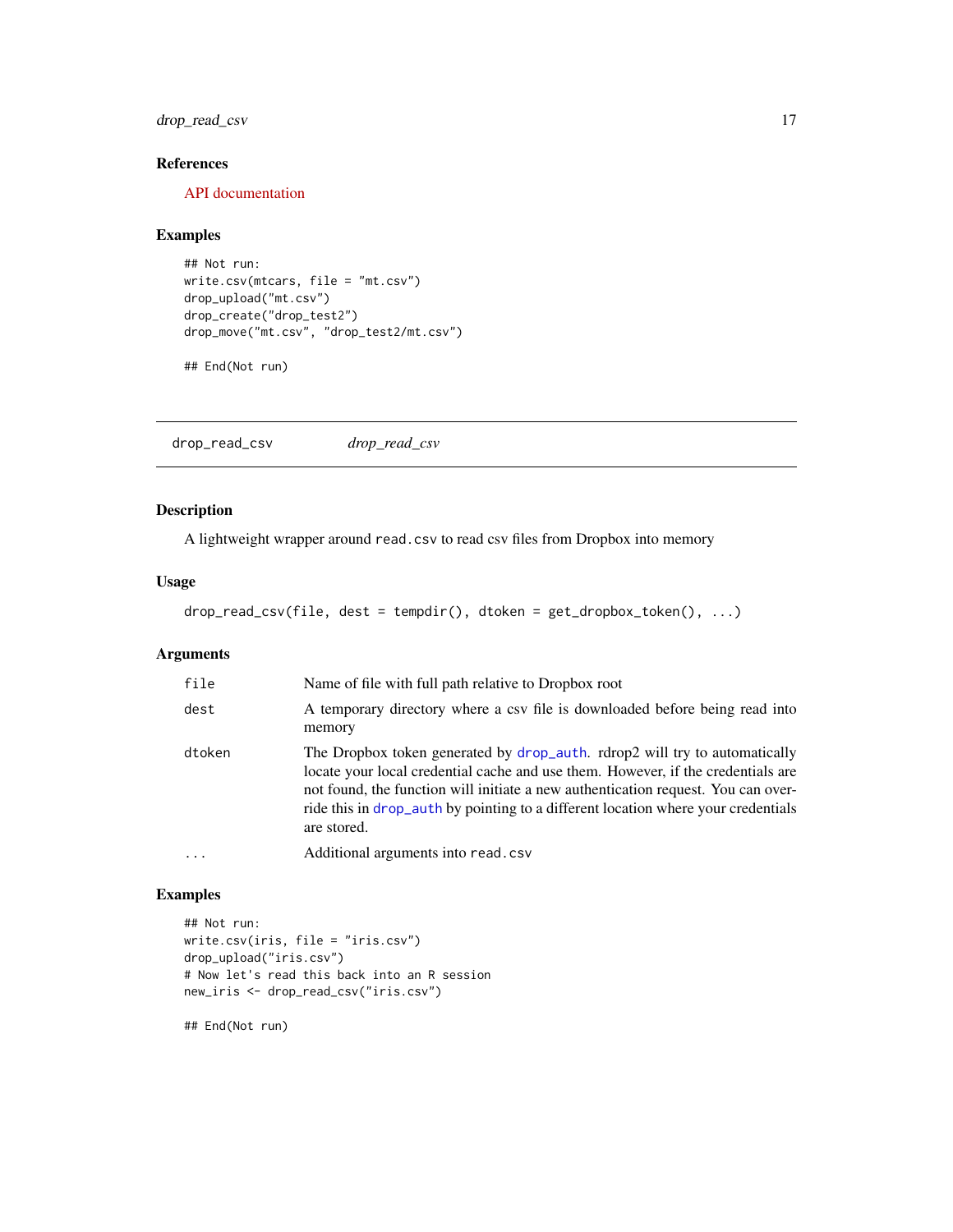<span id="page-17-0"></span>drop\_search *Returns metadata for all files and folders whose filename contains the given search string as a substring.*

#### Description

Returns metadata for all files and folders whose filename contains the given search string as a substring.

#### Usage

```
drop_search(
  query,
  path = ",
  start = 0,
 max_results = 100,
 mode = "filename",
  dtoken = get_dropbox_token()
)
```
#### Arguments

| query       | The search string. This string is split (on spaces) into individual words. Files<br>and folders will be returned if they contain all words in the search string.                                                                                                                                                                                        |
|-------------|---------------------------------------------------------------------------------------------------------------------------------------------------------------------------------------------------------------------------------------------------------------------------------------------------------------------------------------------------------|
| path        | Path in the user's Dropbox, relative to root                                                                                                                                                                                                                                                                                                            |
| start       | The starting index within the search results (used for paging). The default for<br>this field is 0                                                                                                                                                                                                                                                      |
| max_results | The maximum number of search results to return. The default for this field is<br>100.                                                                                                                                                                                                                                                                   |
| mode        | Mode can take the option of filename, filename_and_content, or search deleted<br>files with deleted filename                                                                                                                                                                                                                                            |
| dtoken      | The Dropbox token generated by drop_auth. rdrop2 will try to automatically<br>locate your local credential cache and use them. However, if the credentials are<br>not found, the function will initiate a new authentication request. You can over-<br>ride this in drop_auth by pointing to a different location where your credentials<br>are stored. |

#### References

[API documentation](https://www.dropbox.com/developers/documentation/http/documentation#files-search)

#### Examples

```
## Not run:
# If you know me, you know why this query exists
drop_search('gif') %>% select(path, is_dir, mime_type)
```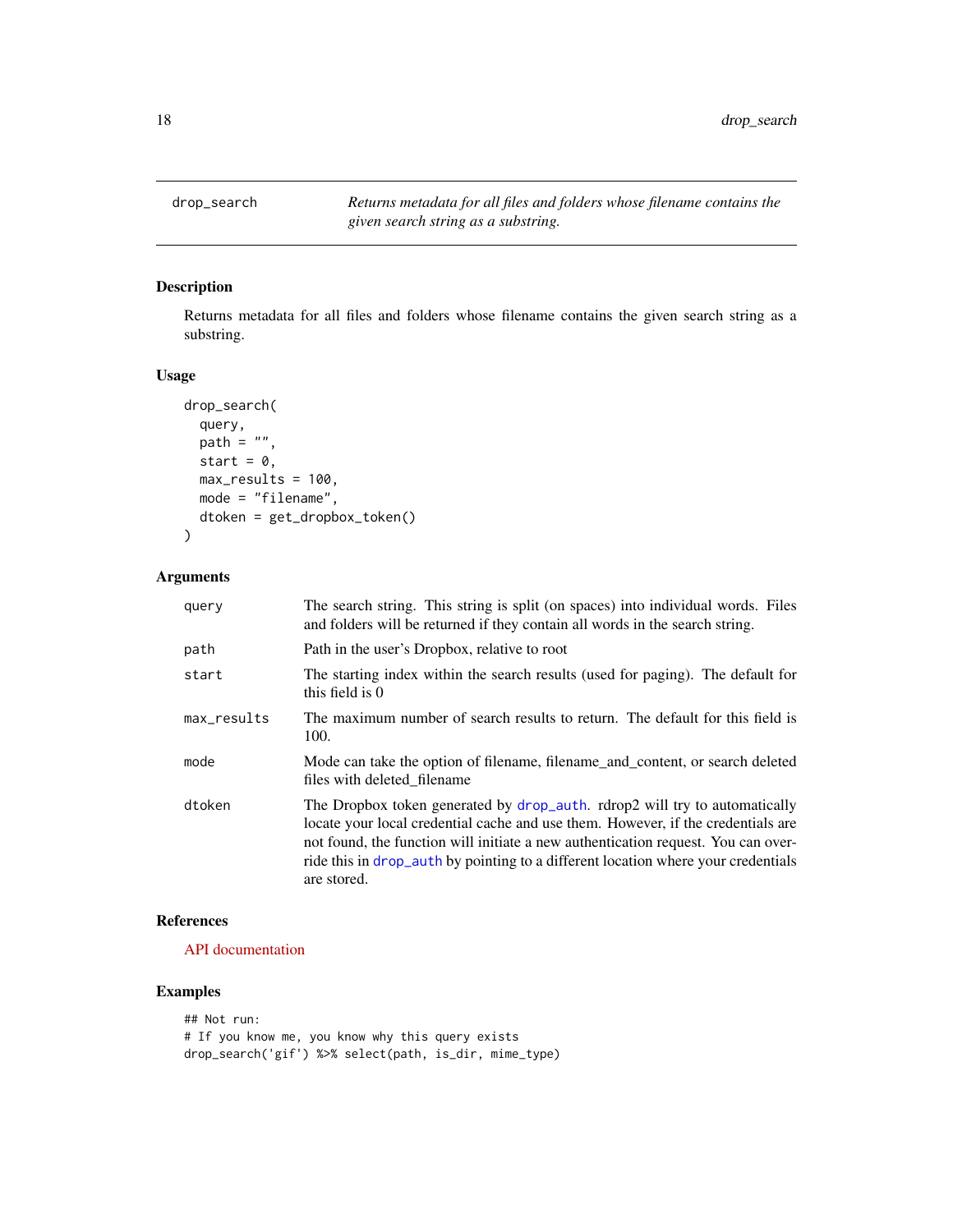<span id="page-18-0"></span>## End(Not run)

#### drop\_share *Creates and returns a shared link to a file or folder.*

#### Description

Creates and returns a shared link to a file or folder.

#### Usage

```
drop_share(
 path = NULL,
  requested_visibility = "public",
 link_password = NULL,
  expires = NULL,
 dtoken = get_dropbox_token()
\mathcal{L}
```
#### Arguments

| path                 | Path in the user's Dropbox, relative to root                                                                                                                                                                                                                                                                                                            |
|----------------------|---------------------------------------------------------------------------------------------------------------------------------------------------------------------------------------------------------------------------------------------------------------------------------------------------------------------------------------------------------|
| requested_visibility |                                                                                                                                                                                                                                                                                                                                                         |
|                      | Can be 'public', 'team_only', or 'password'. If the password option is chosen<br>one must specify the 'link_password'. Note that for basic (i.e. free) Dropbox<br>accounts, the only option is to publicly share. Private sharing requires a pro<br>account.                                                                                            |
| link_password        | The password needed to access the document if 'request_visibility' is set to<br>password.                                                                                                                                                                                                                                                               |
| expires              | Set the expiry time. The timestamp format is "%Y-%m-%dT%H:%M:%SZ").<br>If no timestamp is specified, link never expires                                                                                                                                                                                                                                 |
| dtoken               | The Dropbox token generated by drop_auth. rdrop2 will try to automatically<br>locate your local credential cache and use them. However, if the credentials are<br>not found, the function will initiate a new authentication request. You can over-<br>ride this in drop_auth by pointing to a different location where your credentials<br>are stored. |

#### References

[API documentation](https://www.dropbox.com/developers/documentation/http/documentation#sharing-create_shared_link_with_settings)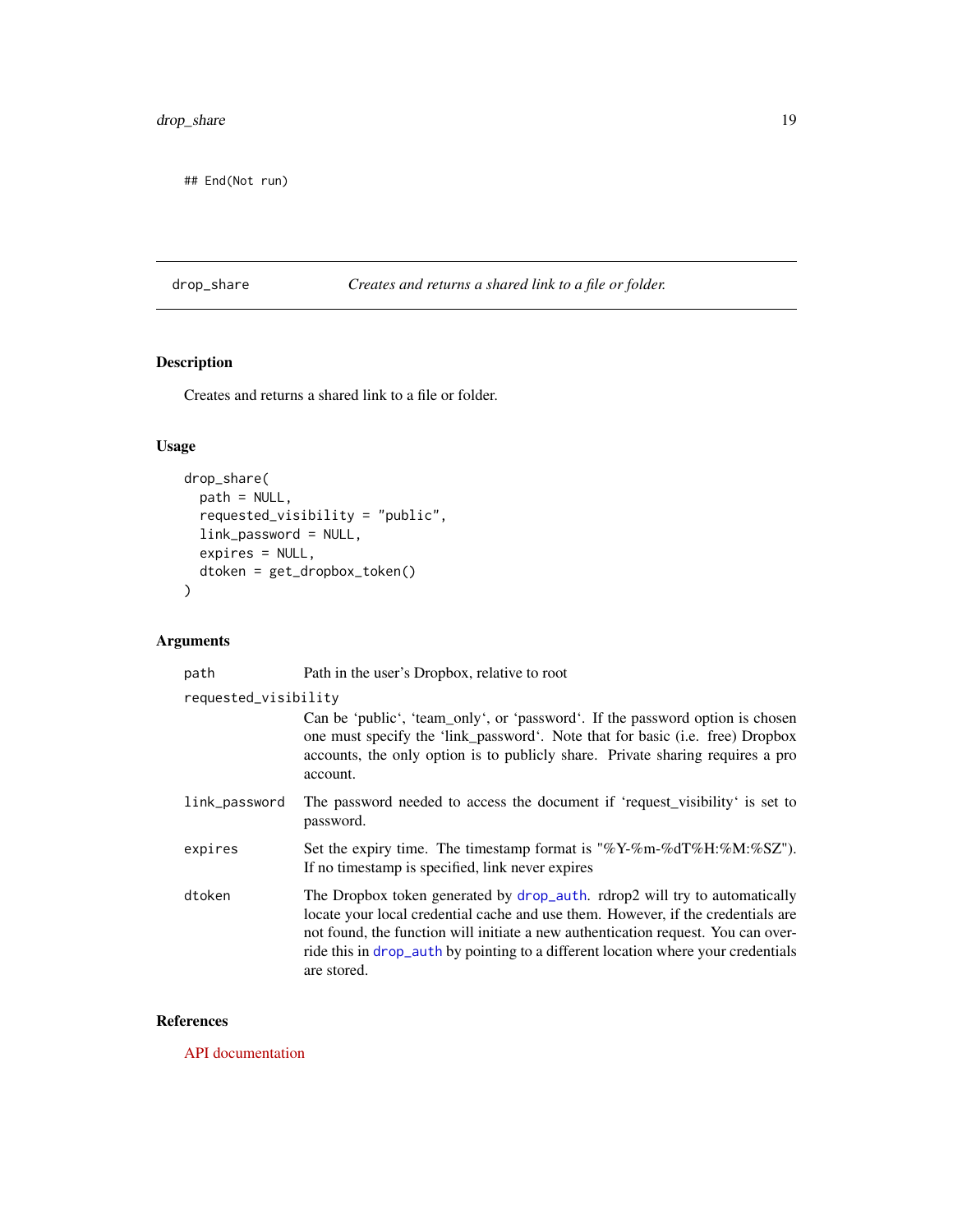#### Examples

```
## Not run:
write.csv(mtcars, file = "mt.csv")
drop_upload("mt.csv")
drop_share("mt.csv")
# If you have a pro account, you can share files privately
drop_share("mt.csv", requested_visibility = "password", link_password = "test")
## End(Not run)
```
drop\_upload *Uploads a file to Dropbox.*

#### Description

This function will allow you to write files of any size to Dropbox(even ones that cannot be read into memory) by uploading them in chunks.

#### Usage

```
drop_upload(
 file,
 path = NULL,
 mode = "overwrite",
 autorename = TRUE,
 mute = FALSE,
 verbose = FALSE,
  dtoken = get_dropbox_token()
)
```

| file       | Relative path to local file.                                                                                                                                                                                                                                                                                                                                                                   |
|------------|------------------------------------------------------------------------------------------------------------------------------------------------------------------------------------------------------------------------------------------------------------------------------------------------------------------------------------------------------------------------------------------------|
| path       | The relative path on Dropbox where the file should get uploaded.                                                                                                                                                                                                                                                                                                                               |
| mode       | - "add" - will not overwrite an existing file in case of a conflict. With this mode,<br>when a a duplicate file.txt is uploaded, it will become file (2).txt. - "overwrite"<br>will always overwrite a file -                                                                                                                                                                                  |
| autorename | This logical determines what happens when there is a conflict. If true, the file<br>being uploaded will be automatically renamed to avoid the conflict. (For exam-<br>ple, test.txt might be automatically renamed to test $(1)$ .txt.) The new name can<br>be obtained from the returned metadata. If false, the call will fail with a 409<br>(Conflict) response code. The default is 'TRUE' |
| mute       | Set to FALSE to prevent a notification trigger on the desktop and mobile apps                                                                                                                                                                                                                                                                                                                  |
| verbose    | By default verbose output is FALSE. Set to TRUE if you need to troubleshoot any<br>output or grab additional parameters.                                                                                                                                                                                                                                                                       |

<span id="page-19-0"></span>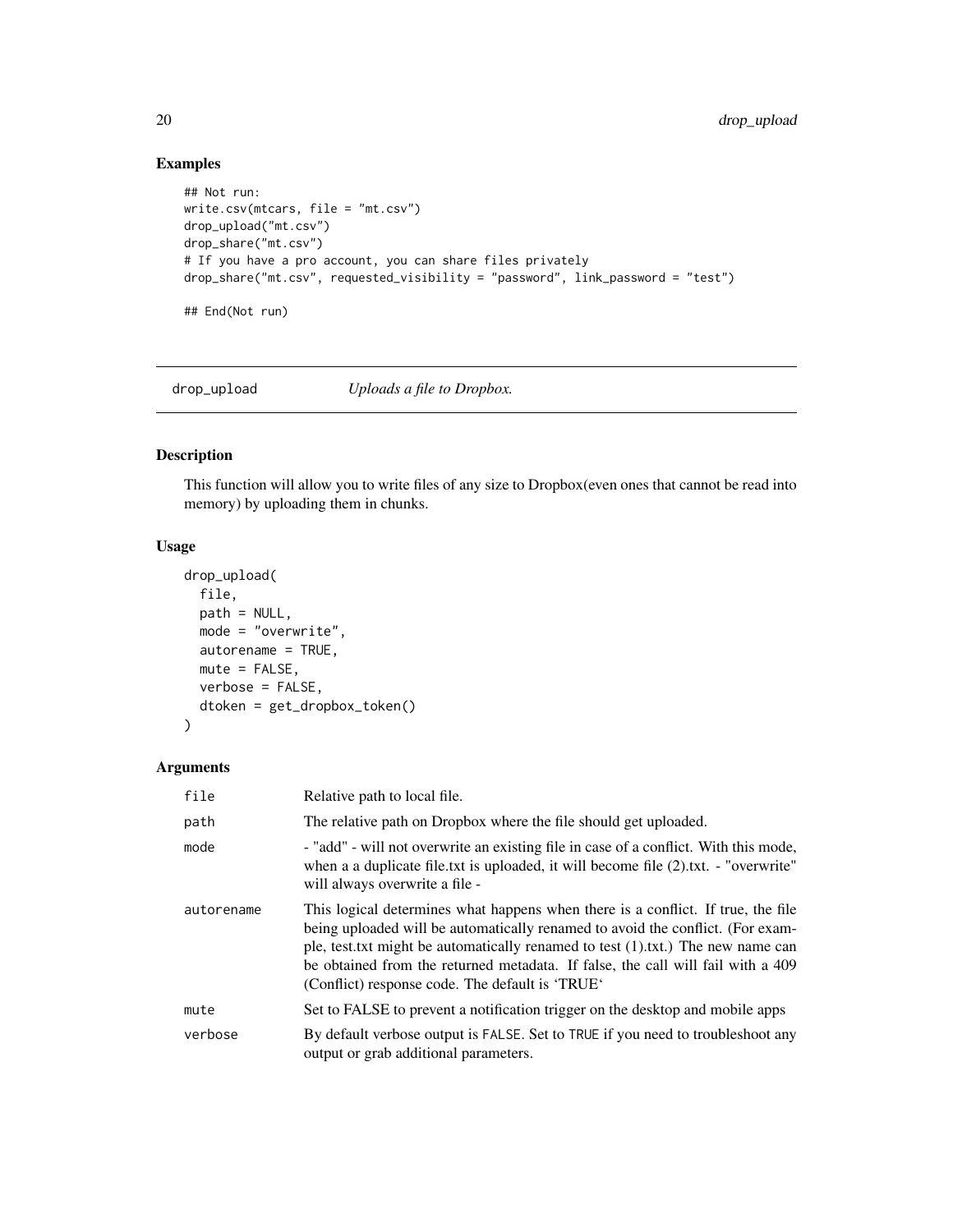#### <span id="page-20-0"></span>drop\_upload 21

dtoken The Dropbox token generated by [drop\\_auth](#page-2-1). rdrop2 will try to automatically locate your local credential cache and use them. However, if the credentials are not found, the function will initiate a new authentication request. You can override this in [drop\\_auth](#page-2-1) by pointing to a different location where your credentials are stored.

#### References

[API documentation](https://www.dropbox.com/developers/documentation/http/documentation#files-upload)

#### Examples

```
## Not run:
write.csv(mtcars, file = "mtt.csv")
drop_upload("mtt.csv")
```
## End(Not run)